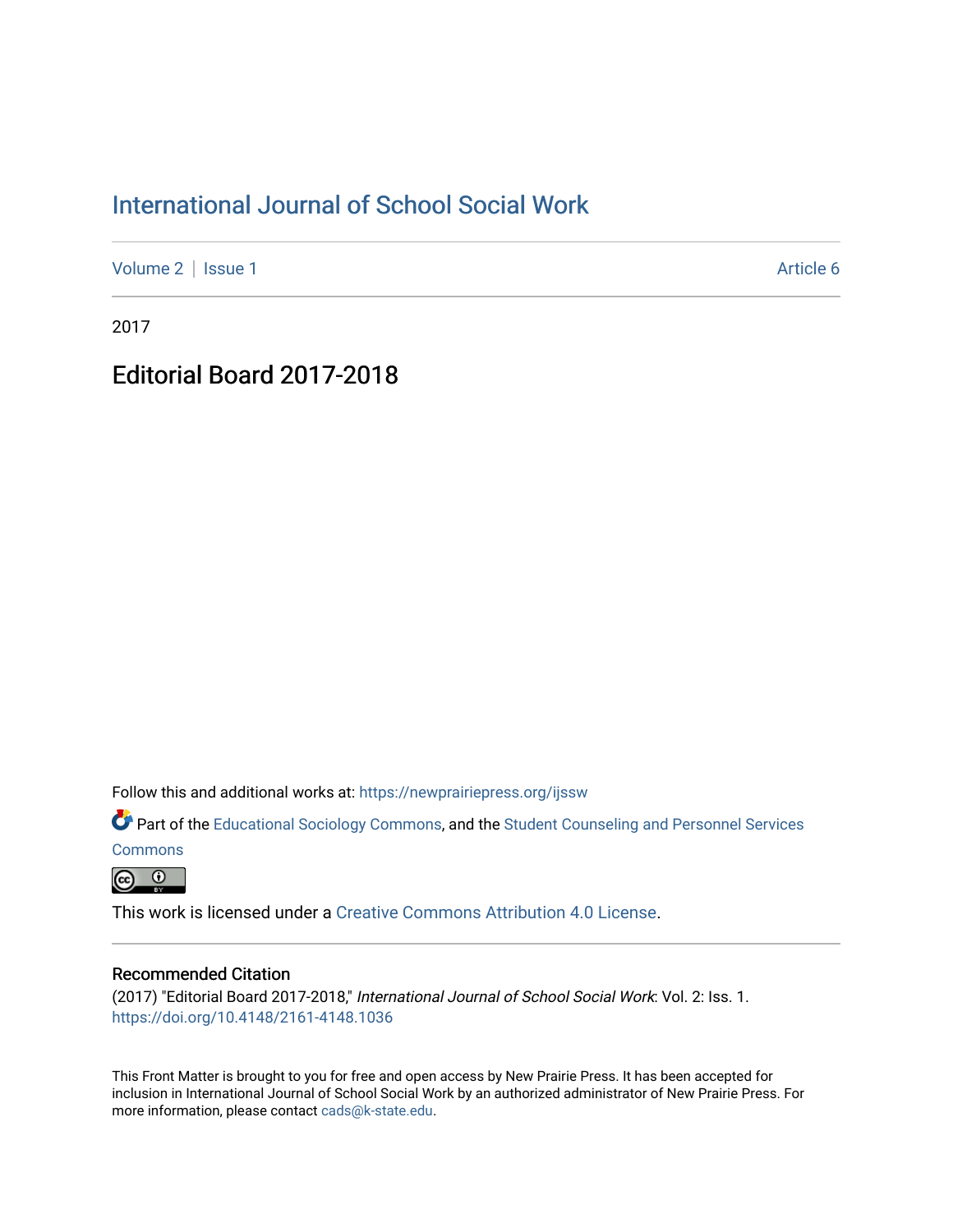### Editorial Board 2017-2018

Abstract Editorial Board

Keywords Editorial Board